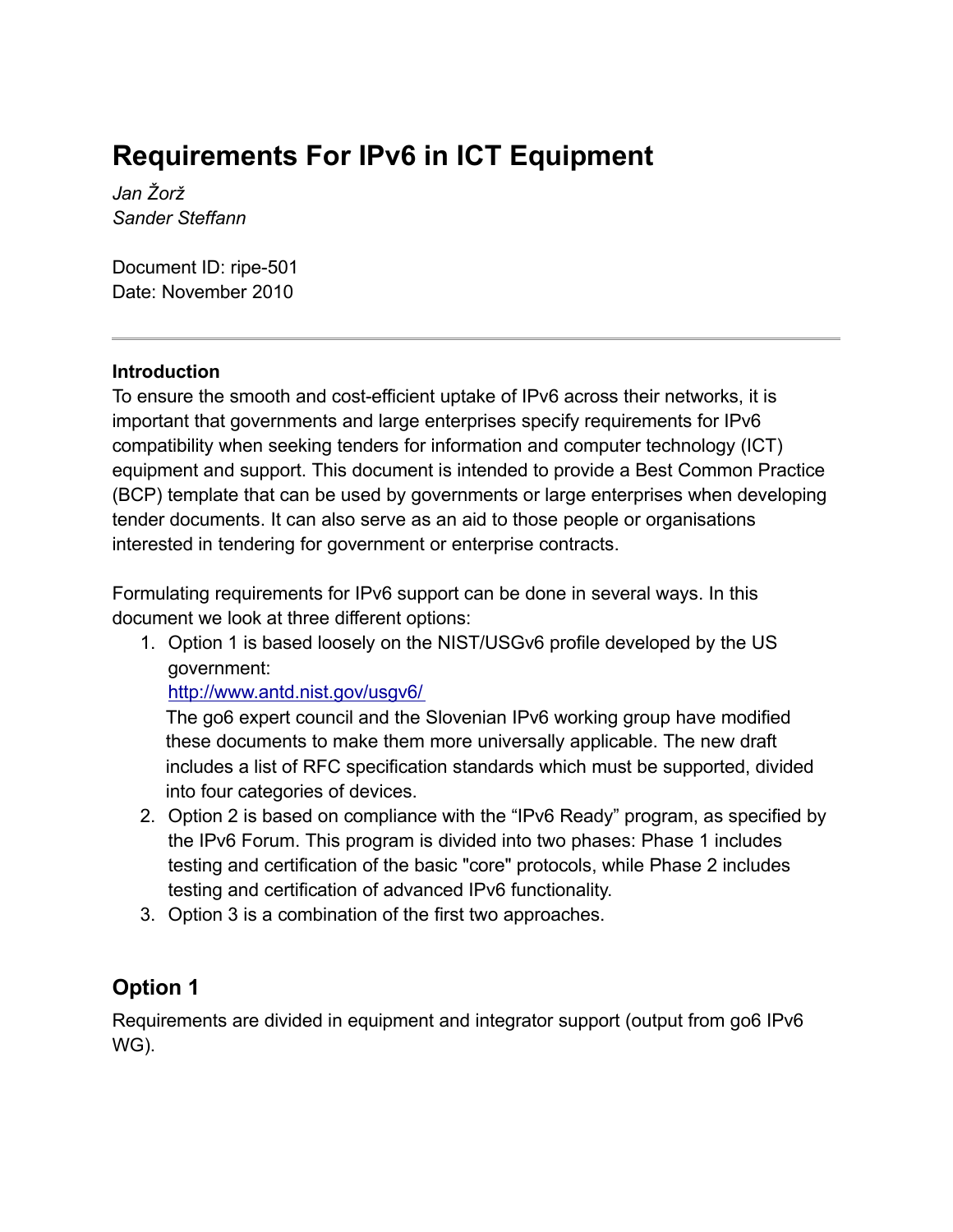The following is the draft text that we propose be included in public tenders for ICT equipment, specifying requirements for IPv6 capability and support:

*All ICT hardware must support both the IPv4 and IPv6 protocols. Similar performance must be provided for both protocols. There should not be more than ...% difference in input, output and/or throughput data-flow performance, transmission and processing of packets between the two protocols.*

*(Notes for tender initiators: For high-end devices we recommend to state a maximum difference of 15%. For enterprise grade devices we recommend a maximum of 30%. For consumer grade devices we recommend a maximum of 40%. )*

*Any software that communicates via the IP protocol must support both protocol versions (IPv4 and IPv6). The difference must not be noticeable to users.*

#### **Requirements for support of standards**

ICT hardware equipment can be roughly divided into four groups:

- Host: client or server
- Layer 2 switch
- Router or layer 3 switch
- Equipment to ensure network security (firewalls, IDS, IPS, ...)

We have divided the following requirements into two categories, "mandatory" and "optional". Equipment must meet the mandatory standards requirements list. Support for the optional requirements may earn the tender applicant additional points, if so specified by the tender initiator.

Please note that all RFC references are correct at the time of writing, but may be superseded by developments in the IETF. For all updates, please see: http://www.rfc-editor.org/

### **Hardware**

Any hardware that does not comply to all of the mandatory standards is marked as inappropriate.

### **Requirements for "host" equipment**

Mandatory support:

- IPv6 Basic specification [RFC2460]
- IPv6 Addressing Architecture basic [RFC4291]
- Default Address Selection [RFC3484]
- ICMPv6 [RFC4443]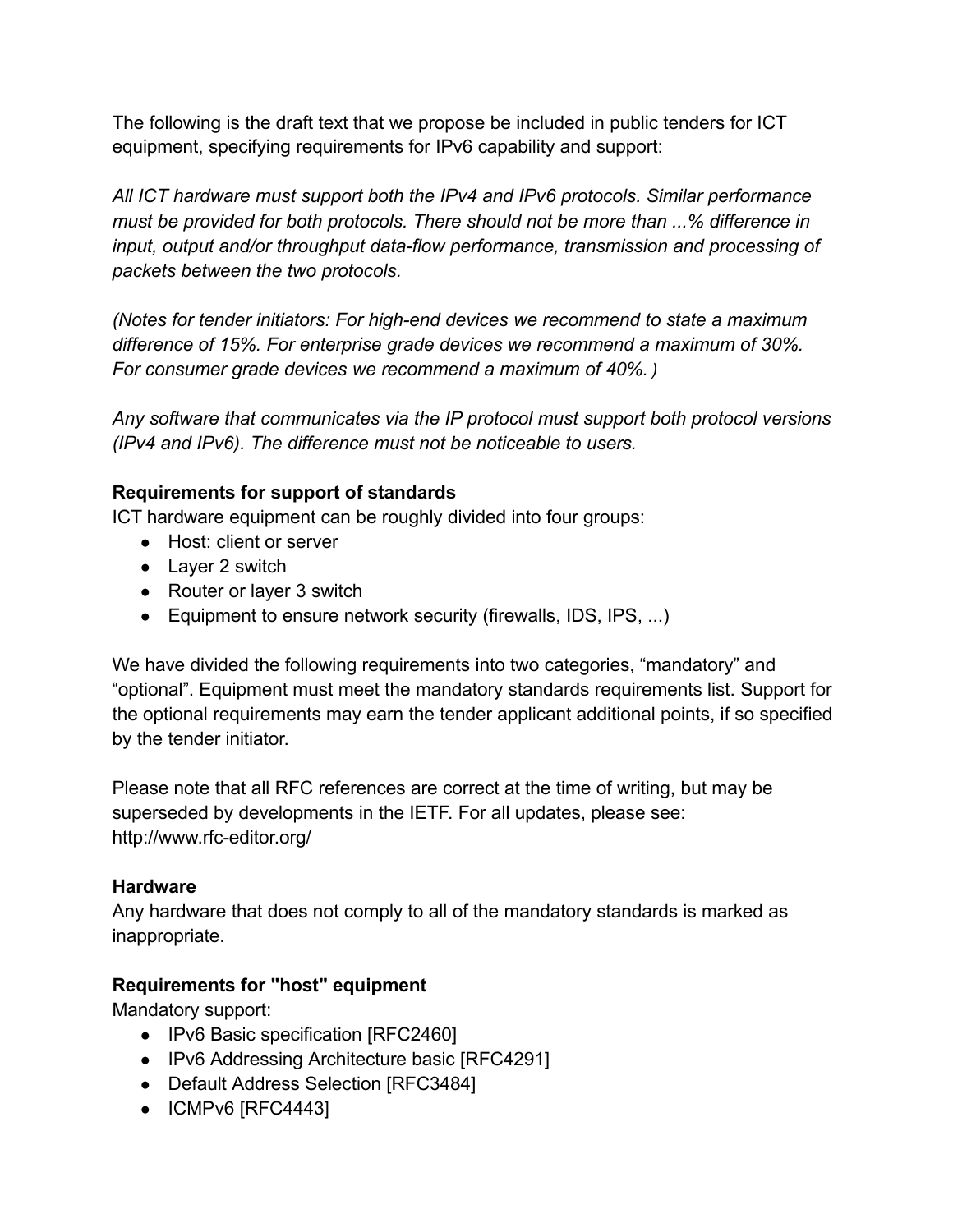- DHCPv6 client [RFC3315]
- SLAAC [RFC4862]
- Path MTU Discovery [RFC1981]
- Neighbour Discovery [RFC4861]
- Basic Transition Mechanisms for IPv6 Hosts and Routers [RFC4213]
- IPsec-v2 [RFC2401, RFC2406, RFC2402]
- IKE version 2 (IKEv2) [RFC4306, RFC4718]
- If support for mobile IPv6 is required, the device needs to comply to "MIPv6" [RFC3775, RFC5555] and "Mobile IPv6 Operation With IKEv2 and the Revised IPsec Architecture" [RFC4877]
- DNS protocol extensions for incorporating IPv6 DNS resource records [RFC3596]
- DNS message extension mechanism [RFC2671]
- DNS message size requirements [RFC3226]

Optional support:

- Revised ICMPv6 [RFC5095]
- Extended ICMP for multi-part messages [RFC4884]
- SEND [RFC3971]
- SLAAC Privacy Extensions [RFC4941]
- Stateless DHCPv6 [RFC3736]
- DS (Traffic class) [RFC2474, RFC3140]
- Unique Local IPv6 Unicast Addresses (ULA) [RFC4193]
- Cryptographically Generated Addresses [RFC3972]
- IPsec-v3 [RFC4301, RFC4303, RFC4302]
- SNMP protocol [RFC3411]
- SNMP capabilities [RFC3412, RFC3413, RFC3414]
- Multicast Listener Discovery version 2 [RFC3810]
- Packetization Layer Path MTU Discovery [RFC4821]

## **Requirements for consumer grade "layer 2 switch" equipment**

Mandatory support:

• MLDv2 snooping [RFC4541]

Optional support (management)

- IPv6 Basic specification [RFC2460]
- IPv6 Addressing Architecture basic [RFC4291]
- Default Address Selection [RFC3484]
- ICMPv6 [RFC4443]
- SLAAC [RFC4862]
- SNMP protocol [RFC3411]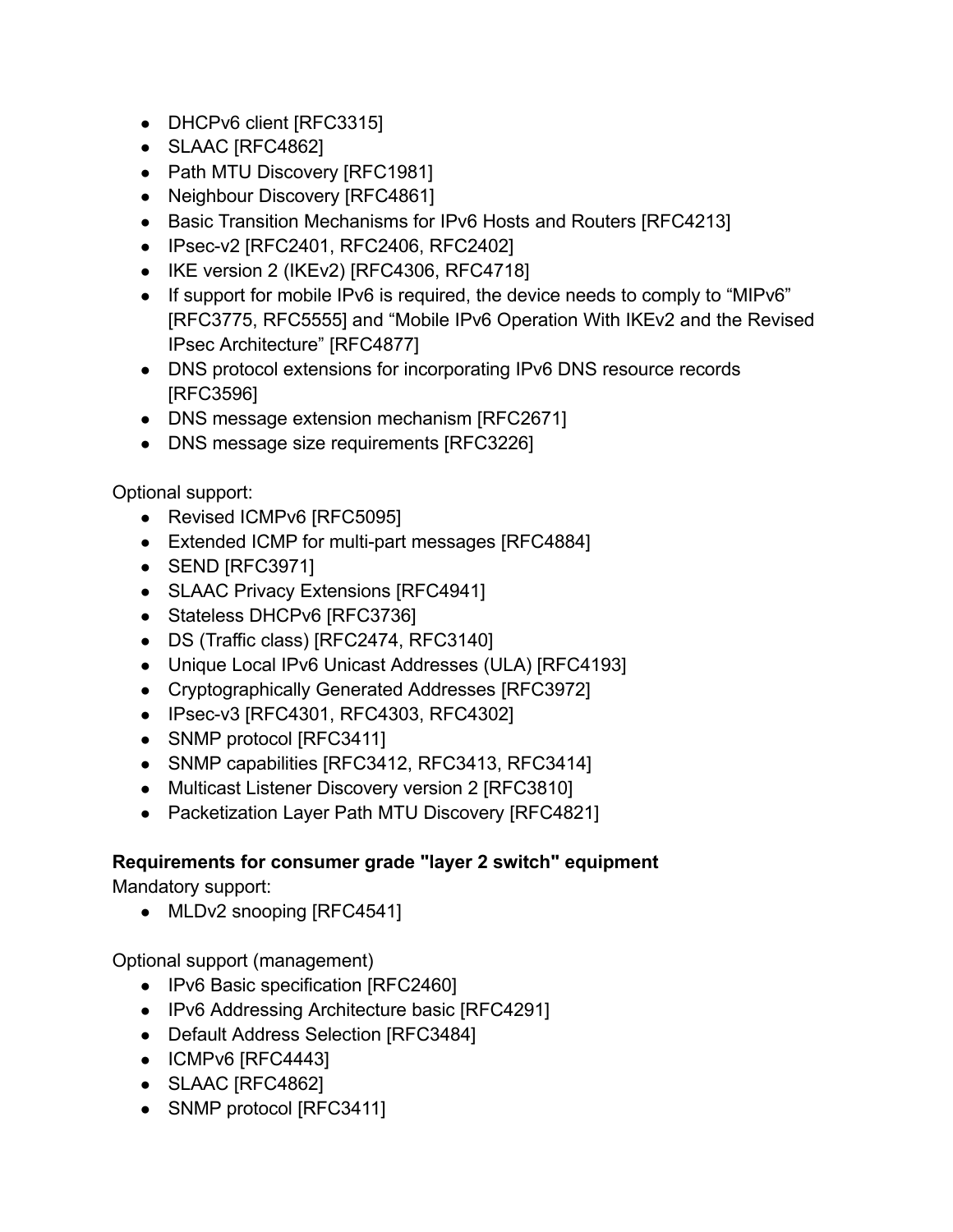• SNMP capabilities [RFC3412, RFC3413, RFC3414]

# **Requirements for enterprise/ISP core grade "layer 2 switch" equipment**

Mandatory support:

- MLDv2 snooping [RFC4541]
- **●** DHCPv6 snooping [RFC3315] DHCPv6 messages must be blocked between subscribers and the network so that false DHCPv6 servers cannot distribute addresses.
- **●** Router Advertisement (RA) filtering [RFC4862, RFC5006] RA filtering must be used in the network to block unauthorised RA messages.
- **●** Dynamic "IPv6 neighbour solicitation/advertisement" inspection [RFC4861] There must be an IPv6 neighbour solicitation/advertisement inspection, as in IPv4 "Dynamic ARP Inspection". The table with MAC-address and link-local and other assigned IPv6-addresses must be dynamically created by SLAAC or DHCPv6 messages.
- **●** Neighbour Unreachability Detection [NUD, RFC4861] filtering There must be a NUD filtering function to ensure that false NUD messages cannot be sent.
- **●** Duplicate Address Detection [DAD, RFC4429] snooping and filtering Only authorised addresses may be allowed as source IPv6 addresses in DAD messages from each port.

Optional support (management)

- IPv6 Basic specification [RFC2460]
- IPv6 Addressing Architecture basic [RFC4291]
- Default Address Selection [RFC3484]
- ICMPv6 [RFC4443]
- SLAAC [RFC4862]
- SNMP protocol [RFC3411]
- SNMP capabilities [RFC3412, RFC3413, RFC3414]
- IPv6 Routing Header [RFC2460, Next Header value 43] snooping
- IPv6 Routing Header messages must not be allowed between subscriber ports and subscriber and uplink to prevent routing loops [See also RFC5095, Deprecation of Type 0 Routing Headers in IPv6]
- UPnP filtering
- UPnP messages must always be blocked between customer ports. There may be a possibility to filter different Ether types to allow only 0x86dd between subscriber ports. And most probably you must also permit 0×800 and 0×806 for IPv4.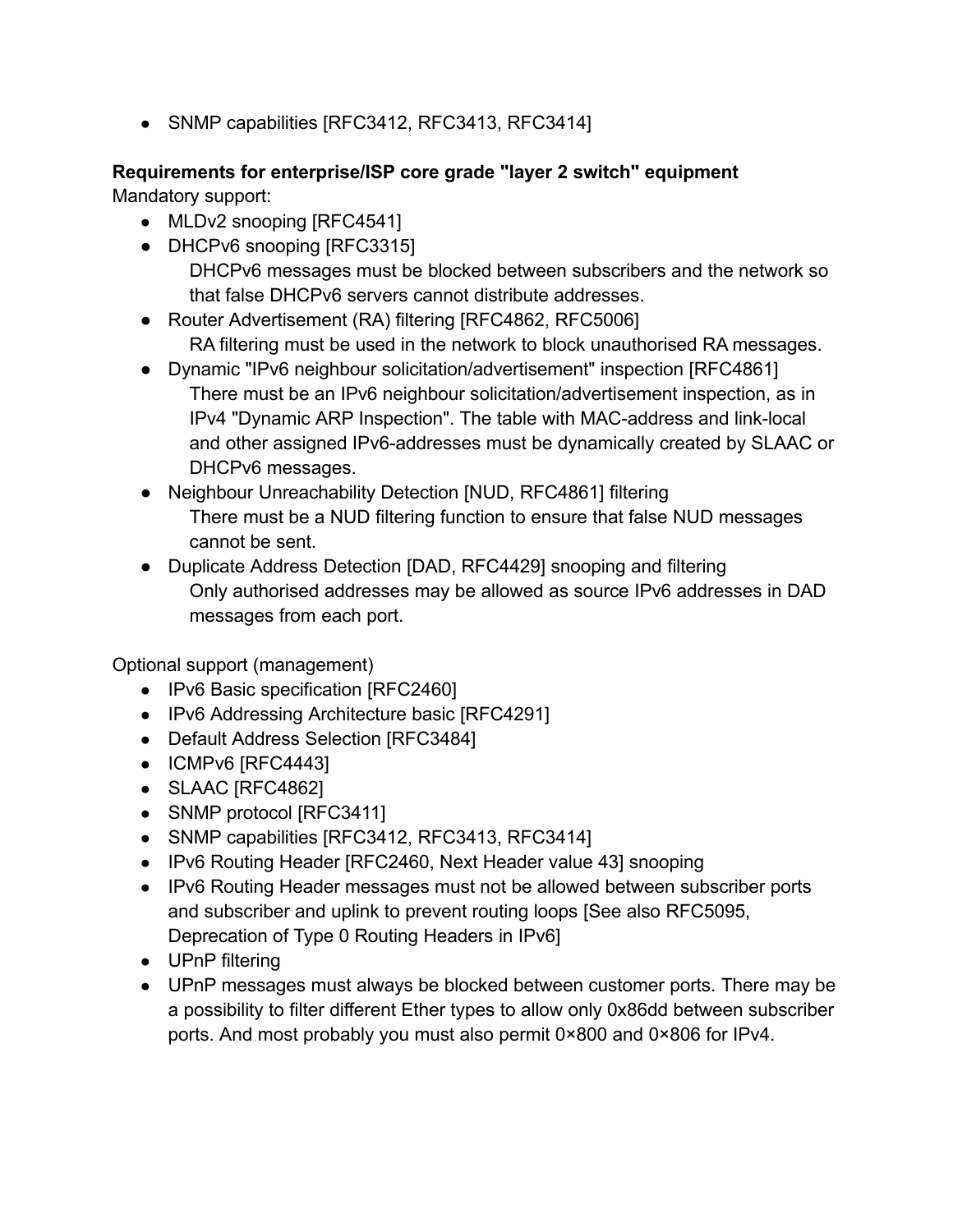### **Requirements for "router or layer 3 switch" equipment**

Mandatory support:

- IPv6 Basic specification [RFC2460]
- IPv6 Addressing Architecture basic [RFC4291]
- Default Address Selection [RFC3484]
- ICMPv6 [RFC4443]
- SLAAC [RFC4862]
- MLDv2 snooping [RFC4541]
- Router-Alert option [RFC2711]
- Path MTU Discovery [RFC1981]
- Neighbour Discovery [RFC4861]
- Classless Inter-domain routing [RFC4632]
- If dynamic internal guidance protocol (IGP) is requested, then RIPng [RFC2080], OSPF-v3 [RFC5340] or IS-IS [RFC5308] must be supported. The contracting authority shall specify the required protocol.
- If OSPF-v3 is requested, the equipment must comply with "Authentication/Confidentiality for OSPF-v3" [RFC4552]
- If BGP4 protocol is requested, the equipment must comply with RFC4271, RFC1772, RFC4760, RFC1997, RFC3392 and RFC2545
- Support for QoS [RFC2474, RFC3140]
- Basic Transition Mechanisms for IPv6 Hosts and Routers [RFC4213]
- Using IPsec to Secure IPv6-in-IPv4 tunnels [RFC4891]
- Generic Packet Tunneling and IPv6 [RFC2473]
- If 6PE is requested, the equipment must comply with "Connecting IPv6 Islands" over IPv4 MPLS Using IPv6 Provider Edge Routers (6PE)" [RFC4798]
- Multicast Listener Discovery version 2 [RFC3810]
- If mobile IPv6 is requested, the equipment must comply with MIPv6 [RFC3775, RFC5555] and "Mobile IPv6 Operation With IKEv2 and the Revised IPsec Architecture" [RFC4877]
- ●
- If MPLS functionality (for example, BGP-free core, MPLS TE, MPLS FRR) is requested, the PE-routers and route reflectors must support "Connecting IPv6 Islands over IPv4 MPLS Using IPv6 Provider Edge Routers (6PE)" [RFC 4798]
- If layer-3 VPN functionality is requested, the PE-routers and route reflectors must support "BGP-MPLS IP Virtual Private Network (VPN) Extension for IPv6 VPN" [RFC 4659]
- If MPLS Traffic Engineering is used in combination with IS-IS routing protocol, the equipment must support "M-ISIS: Multi Topology (MT) Routing in Intermediate System to Intermediate Systems (IS-ISs)" [RFC 5120]

Optional support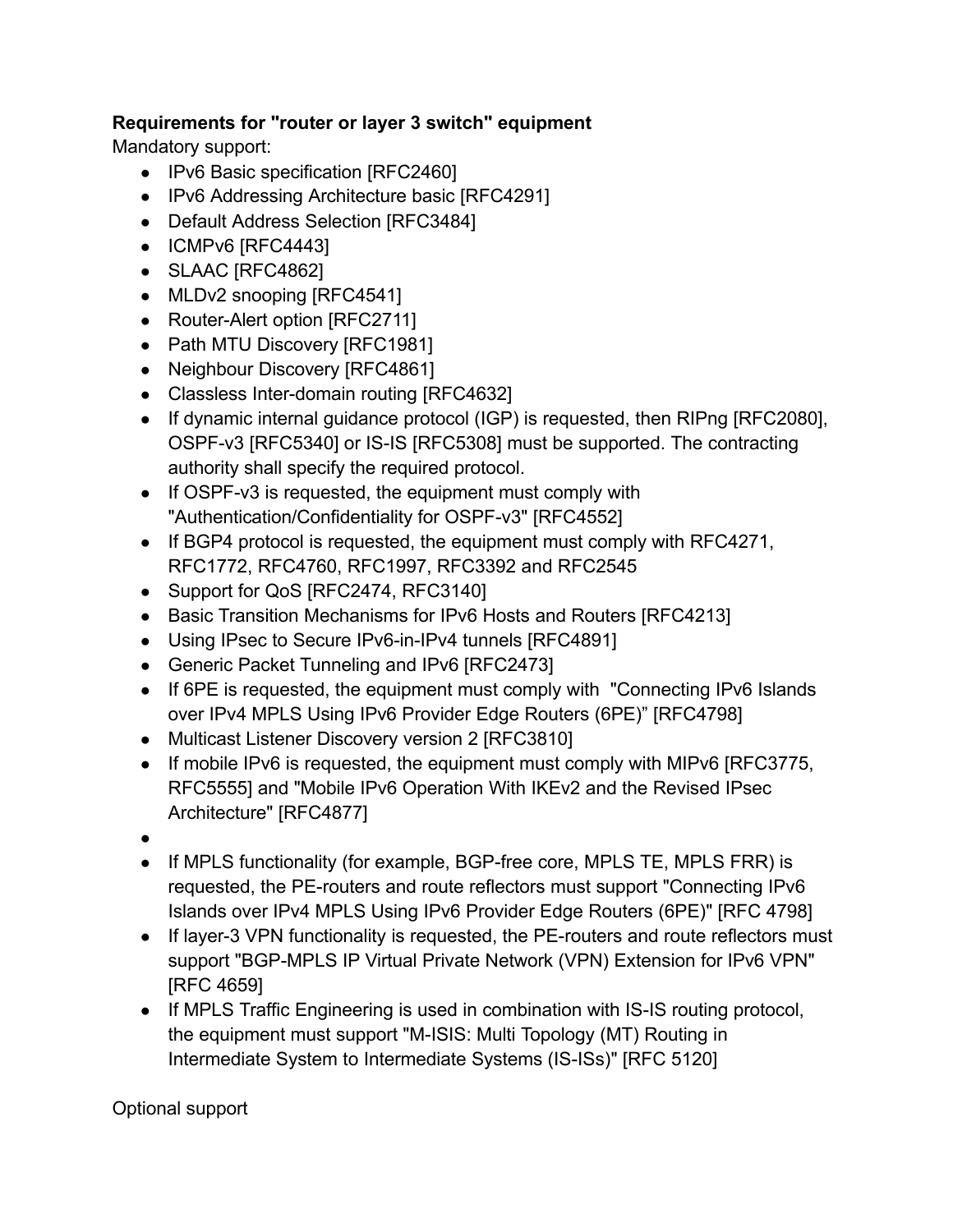- Revised ICMPv6 [RFC5095]
- DHCPv6 client / server [RFC3315]
- Extended ICMP for multi-part messages [RFC4884]
- SEND [RFC3971]
- SLAAC Privacy Extensions [RFC4941]
- Stateless DHCPv6 [RFC3736]
- DHCPv6 PD [RFC3633]
- Route Refresh for BGP Capabilities-4 [RFC2918]
- BGP Extended Communities Attribute [RFC4360]
- (QOS), Assured Forwarding [RFC2597]
- (QOS) Expedited Forwarding [RFC3246]
- Generic Routing Encapsulation [RFC2784]
- Unique Local IPv6 Unicast Addresses (ULA) [RFC4193]
- Cryptographically Generated Addresses [RFC3972]
- ProSafe-v3 [RFC4301, RFC4303, RFC4302]
- IPSec-v2 [RFC2401, RFC2406, RFC2402]
- IKE version 2 (IKEv2) [RFC4306, RFC4718]
- SNMP protocol [RFC3411]
- SNMP capabilities [RFC3412, RFC3413, RFC3414]
- Mibsam SNMP for IP [RFC4293] Forwarding [RFC4292], IPsec [RFC4807] and DiffServ [RFC3289]
- DNS protocol extensions for incorporating IPv6 DNS resource records [RFC3596]
- DNS message extension mechanism [RFC2671]
- DNS message size Requirements [RFC3226]
- 127-bit IPv6 Prefixes on Inter-Router Links: <http://tools.ietf.org/html/draft-kohno-ipv6-prefixlen-p2p-01>
- Packetization Layer Path MTU Discovery [RFC4821]
- When IS-IS routing protocol is requested, the equipment should support "M-ISIS: Multi Topology (MT) Routing in Intermediate System to Intermediate Systems (IS-ISs)" [RFC 5120] (this support is highly recommended)

### **Requirements for "network security" equipment**

Equipment in this section is divided into three subgroups:

- Firewall (FW)
- Intrusion prevention device (IMS)
- Application firewall (APFW)

For every mandatory standard the applicable subgroups are specified in parentheses at the end of the line.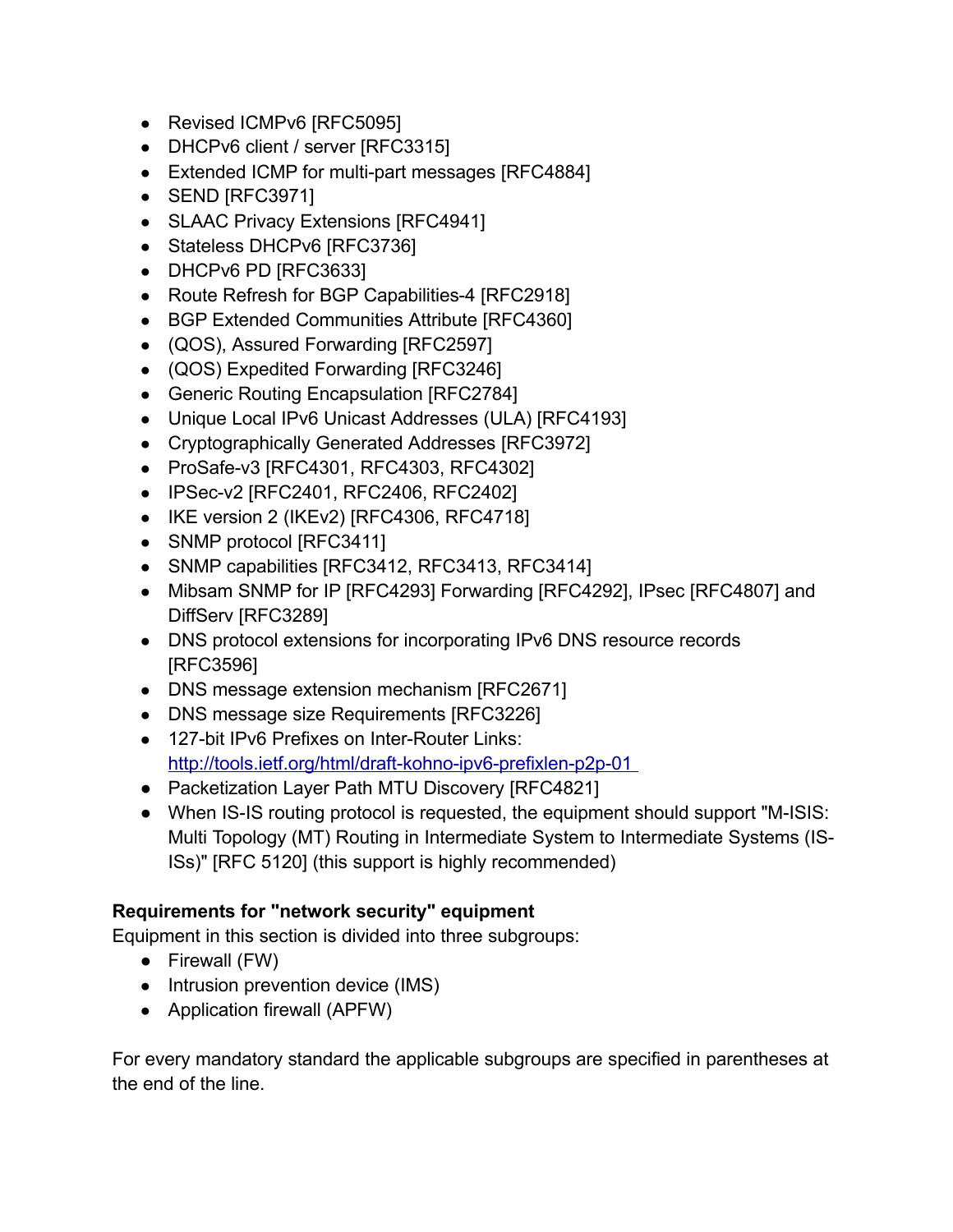Mandatory support:

- IPv6 Basic specification [RFC2460] (FW, IPS, APFW)
- IPv6 Addressing Architecture basic [RFC4291] (FW, IPS, APFW)
- Default Address Selection [RFC3484] (FW, IPS, APFW)
- ICMPv6 [RFC4443] (FW, IPS, APFW)
- SLAAC [RFC4862] (FW, IPS)
- Router-Alert option [RFC2711] (FW, IPS)
- Path MTU Discovery [RFC1981] (FW, IPS, APWF)
- Neighbour Discovery [RFC4861] (FW, IPS, APFW)
- If the request is for the BGP4 protocol, the equipment must comply with RFC4271, RFC1772, RFC4760 and RFC2545 (FW, IPS, APFW)
- If the request is for a dynamic internal guidance protocol (IGP), then the required RIPng [RFC2080], OSPF-v3 [RFC5340] or IS-IS [RFC5308]. The contracting authority shall specify the required protocol. (FW, IPS, APFW)
- If the requested OSPF-v3, the device must support "Authentication/Confidentiality for OSPFv3" [RFC4552] (FW, IPS, APFW)
- Support for QoS [RFC2474, RFC3140] (FW APFW)
- Basic Transition Mechanisms for IPv6 Hosts and Routers [RFC4213] (FW)
- Using IPsec to Secure IPv6-in-IPv4 Tunnels [RFC4891] (FW)

Functionality and features that are supported over IPv4 should be comparable with the functionalities supported over IPv6. For example, if an intrusion prevention system is capable of operating over IPv4 in Layer 2 and Layer 3 mode, then it should also offer this functionality over IPv6. Or if a firewall is running in a cluster capable of synchronizing IPv4 sessions between all members of a cluster, then this must also be possible with IPv6 sessions.

Optional support

- Revised ICMPv6 [RFC5095]
- DHCPv6 client / server [RFC3315]
- Extended ICMP for Multipart Messages [RFC4884]
- SEND [RFC3971]
- SLAAC Privacy Extensions [RFC4941]
- Stateless DHCPv6 [RFC3736]
- DHCPv6 PD [RFC3633]
- BGP Communities Attribute [RFC1997]
- BGP Capabilities Advertisement WITH-4 [RFC3392]
- (QOS), Assured Forwarding [RFC2597]
- (QOS) Expedited Forwarding [RFC3246]
- Unique Local IPv6 Unicast Addresses (ULA) [RFC4193]
- Cryptographically Generated Addresses [RFC3972]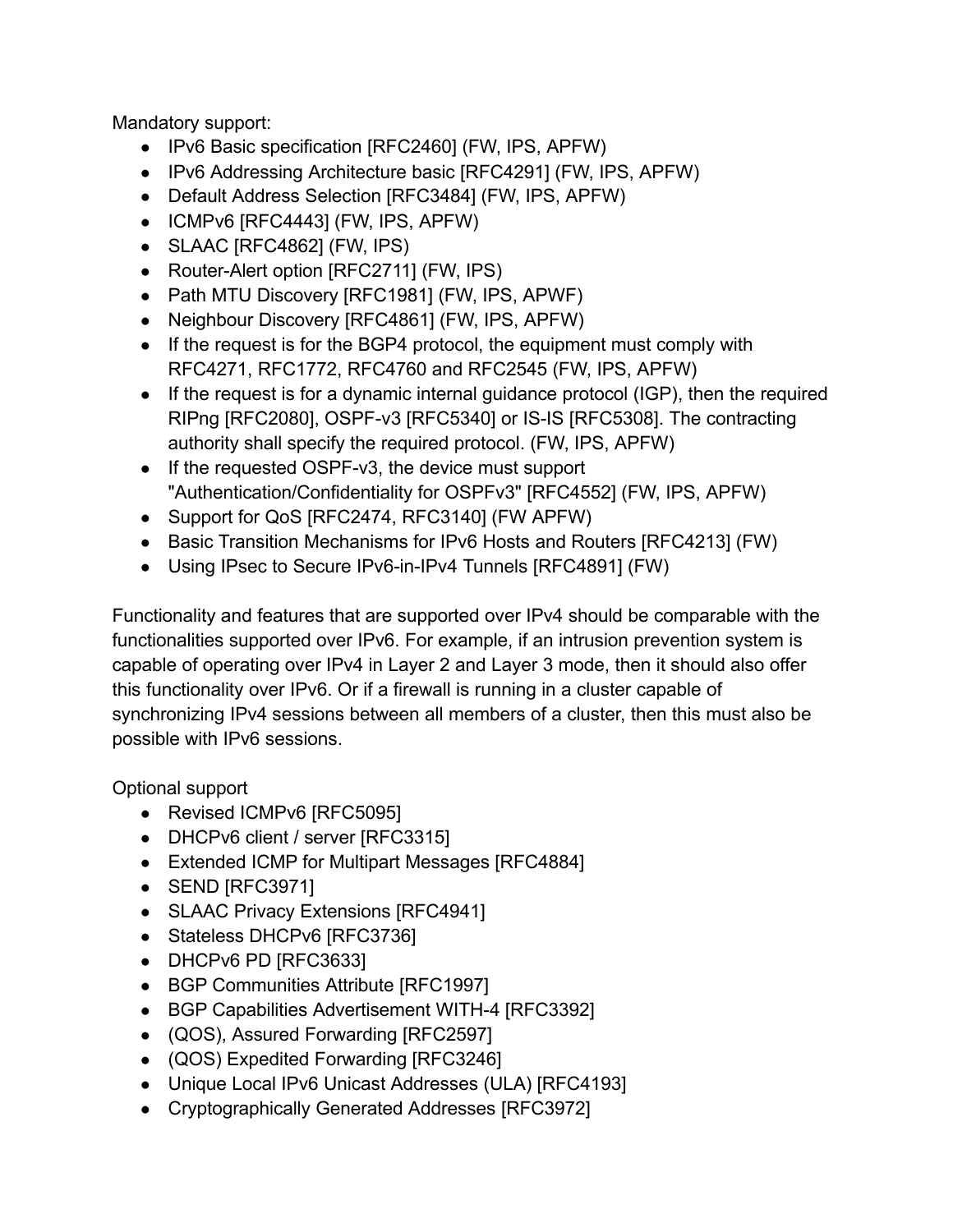- IPsec-v3 [RFC4301, RFC4303, RFC4302]
- OSPF-v3 [RFC5340]
- Authentication / Confidentiality for OSPF-v3 [RFC4552]
- Generic Packet Tunneling and IPv6 [RFC2473]
- IPsec-v2 [RFC2401, RFC2406, RFC2402]
- IKE version 2 (IKEv2) [RFC4306, RFC4718]
- SNMP protocol [RFC3411]
- SNMP capabilities [RFC3412, RFC3413, RFC3414]
- DNS protocol extensions for incorporating IPv6 DNS resource records [RFC3596]
- DNS message extension mechanism [RFC2671]
- DNS message size requirements [RFC3226]
- Using IPSec to Secure IPv6-in-IPv4 Tunnels [RFC4891]
- Multicast Listener Discovery version 2 [RFC3810]
- MLDv2 snooping [RFC4541] (when in L2 or passthrough mode)
- Packetization Layer Path MTU Discovery [RFC4821]

#### **Requirements for IPv6 support in software**

All software must support IPv4 and IPv6 and be able to communicate over both types of networks. If software includes network parameters in its local or remote server settings, it should also support configuration of IPv6 parameters.

Functional differences must not be significantly different between IPv4 and IPv6. The user should not experience any significant difference when software is communicating over IPv4 or IPv6.

#### **Skill requirements of the systems integrator**

Vendors and reseller that offer system integration services must have at least three employees who have valid certificates of competency from the equipment manufacturers for the equipment that is sold as part of the tender. These certificates must indicate a general knowledge of the IPv6 protocol, IPv6 network planning and IPv6 security. If it becomes obvious during the equipment installation and integration that the integrator's knowledge, competence and experience is not sufficient to successfully install and configure the equipment to establish normal IPv4 and IPv6 communication with the network, the agreement shall be cancelled and become null and void.

The definition of proper integration, timing and degree of disruption of the network during the assembly shall be a matter of agreement between the client and systems integrator.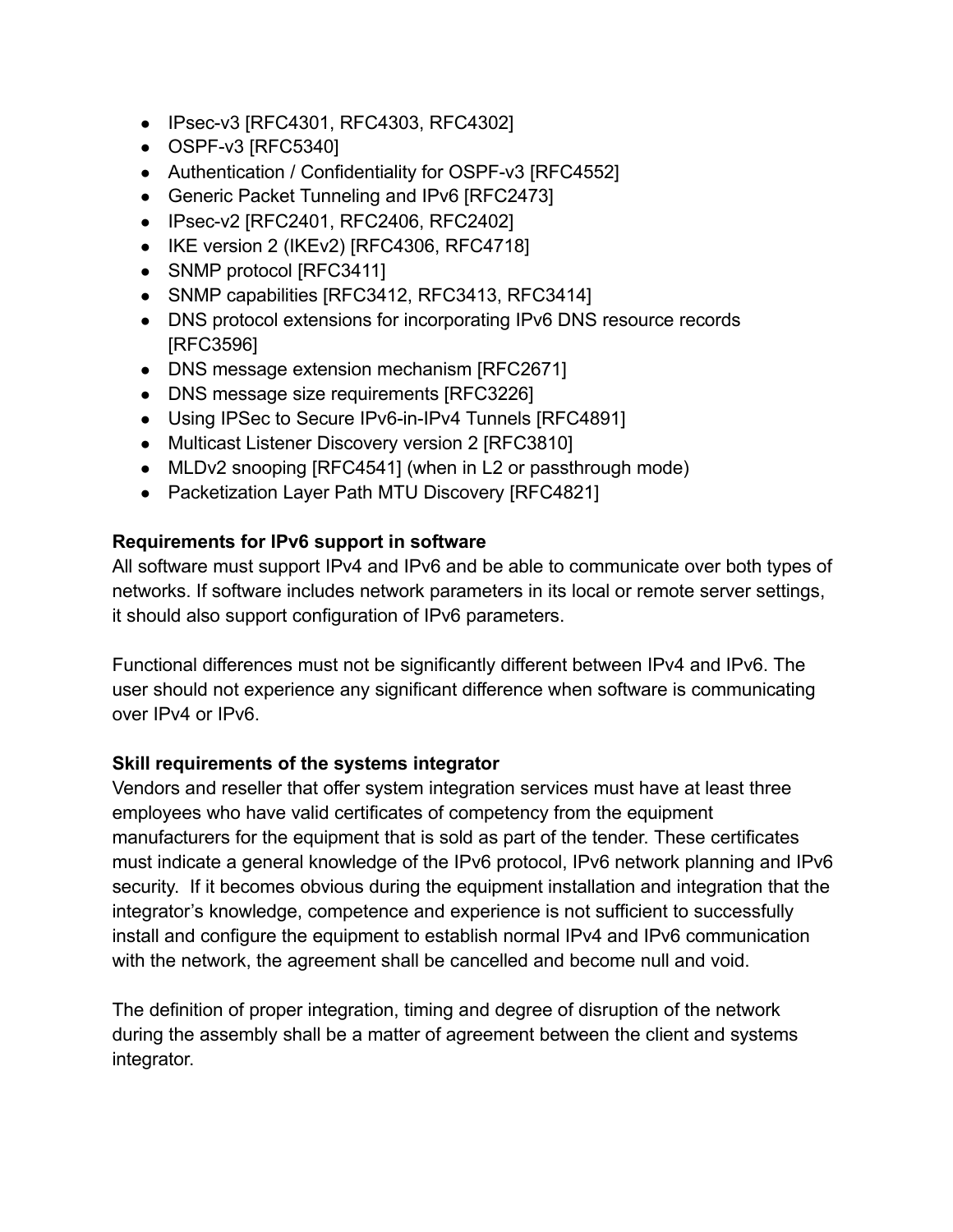It is also recommended that a systems integrator and its employees have a broad knowledge of IPv6 and generic IPv6 certificates other than those specifically offered by the equipment manufacturers. These certificates can be obtained from independent education providers. Such knowledge may be awarded extra points in the tender process.

All bidders in the tender process must sign the following form, which indicates that the company and its employees have passed technical training for design, construction and integration of ICT equipment in IPv4 and IPv6 networks.

### **DECLARATION**

Declaration of technical competence for planning, building and integrating ICT equipment in IPv4 and IPv6 networks and environments

Company:

Address: \_\_\_\_\_\_\_\_\_\_\_\_\_\_\_\_\_\_\_\_\_\_\_\_\_\_\_\_\_\_\_\_\_\_\_\_\_\_\_\_

declares, under criminal and material responsibility:

- That we have a sufficient number of people employed to perform offered services;
- That employees are professionally trained for their work design, construction and integration of ICT equipment in both IPv4 and IPv6 networks and environments
- That the quality of offered services meets the requirements laid out in the tender documents.

| Place | date |  |
|-------|------|--|
|       |      |  |

Stamp and signature of systems integrator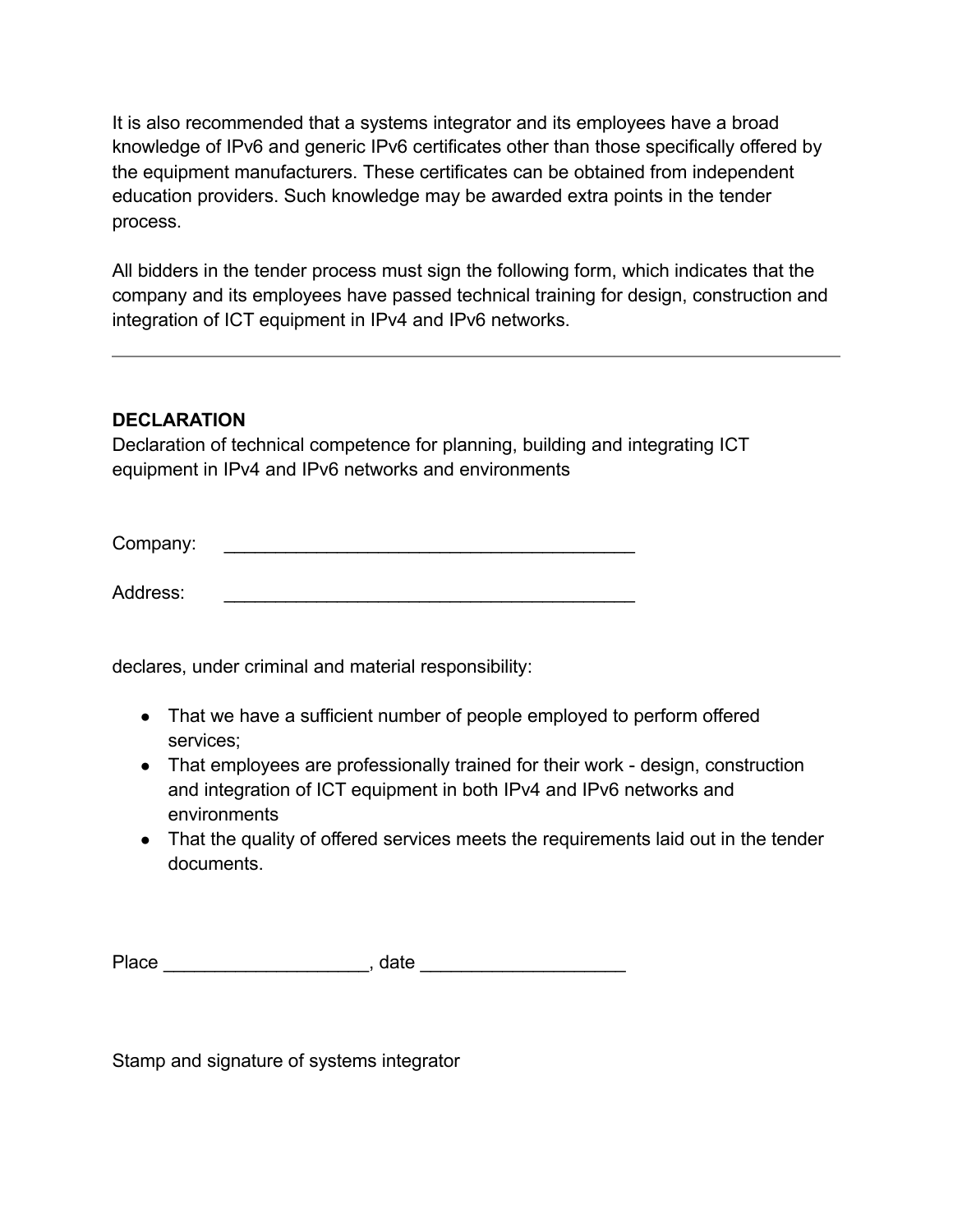# **Option 2**

The tender initiator can require ICT equipment to be "Phase 1" or "Phase 2" certified under the "IPv6 Ready" program. Tests for both phases of certification can be done in five accredited laboratories around the world: TTA (Korea), BII (China), CHT-TL (Taiwan), IRISA (France) and UNH-IOL (US). These tests determine basic IPv6 protocols compliance (Phase 1, approximately 150 tests) and advanced IPv6 functionality (Phase 2, over 450 tests).

- About the IPv6 Ready [program](http://www.ipv6ready.org/)
- About [Phase](http://ipv6ready.org/?page=phase-1-about) 1

 $\mathcal{L}=\mathcal{L}^{\mathcal{L}}$ 

• About [Phase](http://ipv6ready.org/?page=phase-2-about) 2

Any other requirements for the system integrator remain the same as in the first option.

Proposed text for the tender initiator:

*ICT equipment that supports and communicates over the IPv4 protocol must also support the IPv6 protocol and be able to communicate with other devices over IPv6. Basic IPv6 support must be verified and certified by the IPv6 Ready program with a "Phase 1" logo certificate. A "Phase 2" logo certificate will be awarded additional points (+10%) in the tender evaluation procedure.*

## **Option 3**

The third option is a mix of the two alternatives outlined above. The IPv6 Ready program does not cover all equipment that correctly supports IPv6, so declaring such equipment ineligible may not be desirable. This option suggests that the tender initiator specify that eligible equipment may be either Phase 1 or Phase 2 certified under the IPv6 Ready program, or be compliant with the appropriate RFCs listed in Option 1.

Proposed text for the tender initiator:

*ICT equipment that supports and communicates over the IPv4 protocol must also support the IPv6 protocol and be able to communicate with other devices over IPv6.*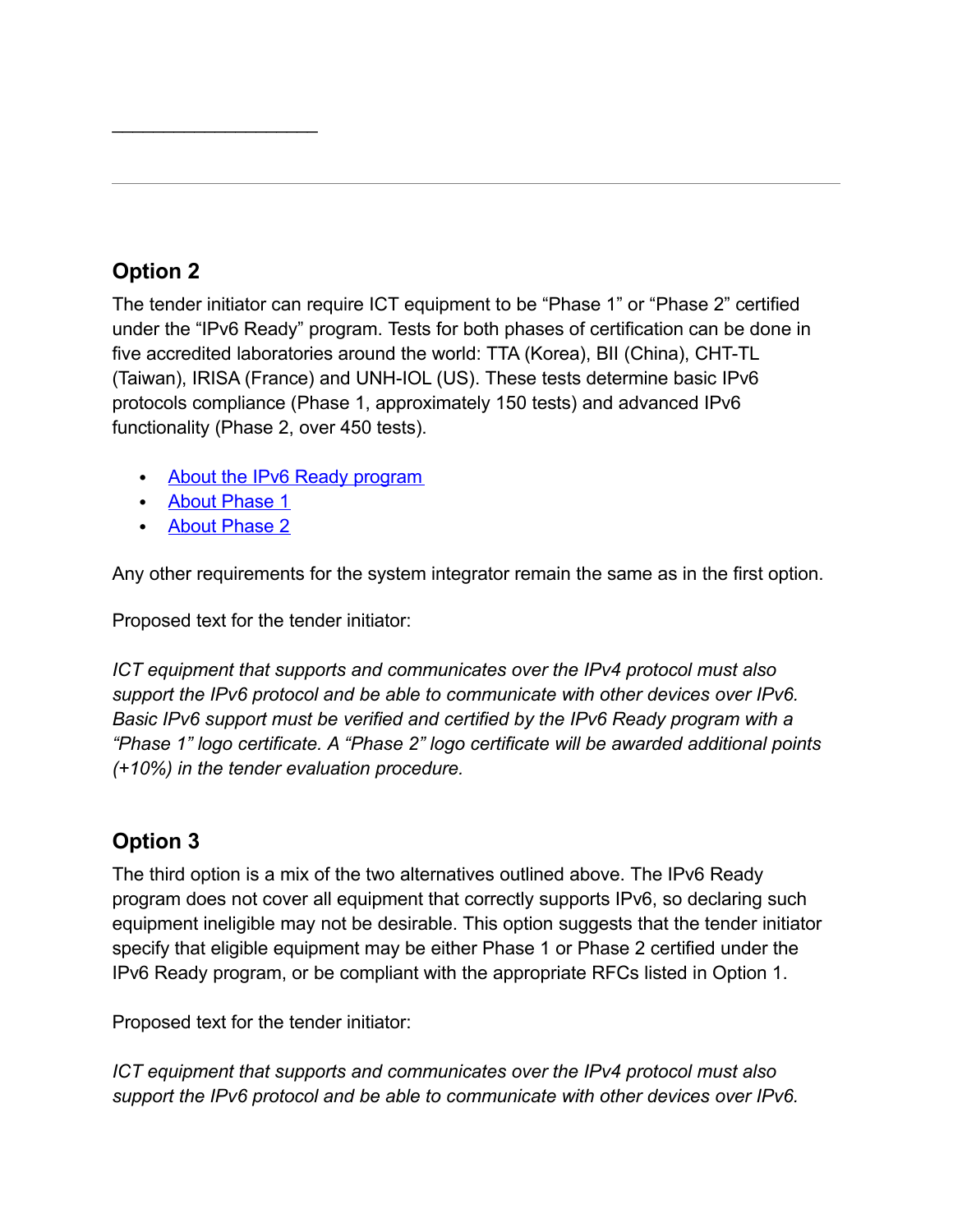*Basic IPv6 support must be verified and certified by the IPv6 Ready program with a "Phase 1" logo certificate. A "Phase 2" logo certificate will be awarded additional points (+10%) in the tender evaluation procedure.*

*Equipment that has not been put through the IPv6 Ready testing procedures must comply with the RFCs listed below:*

*[appropriate list of selected mandatory and optional RFCs from Option 1]*